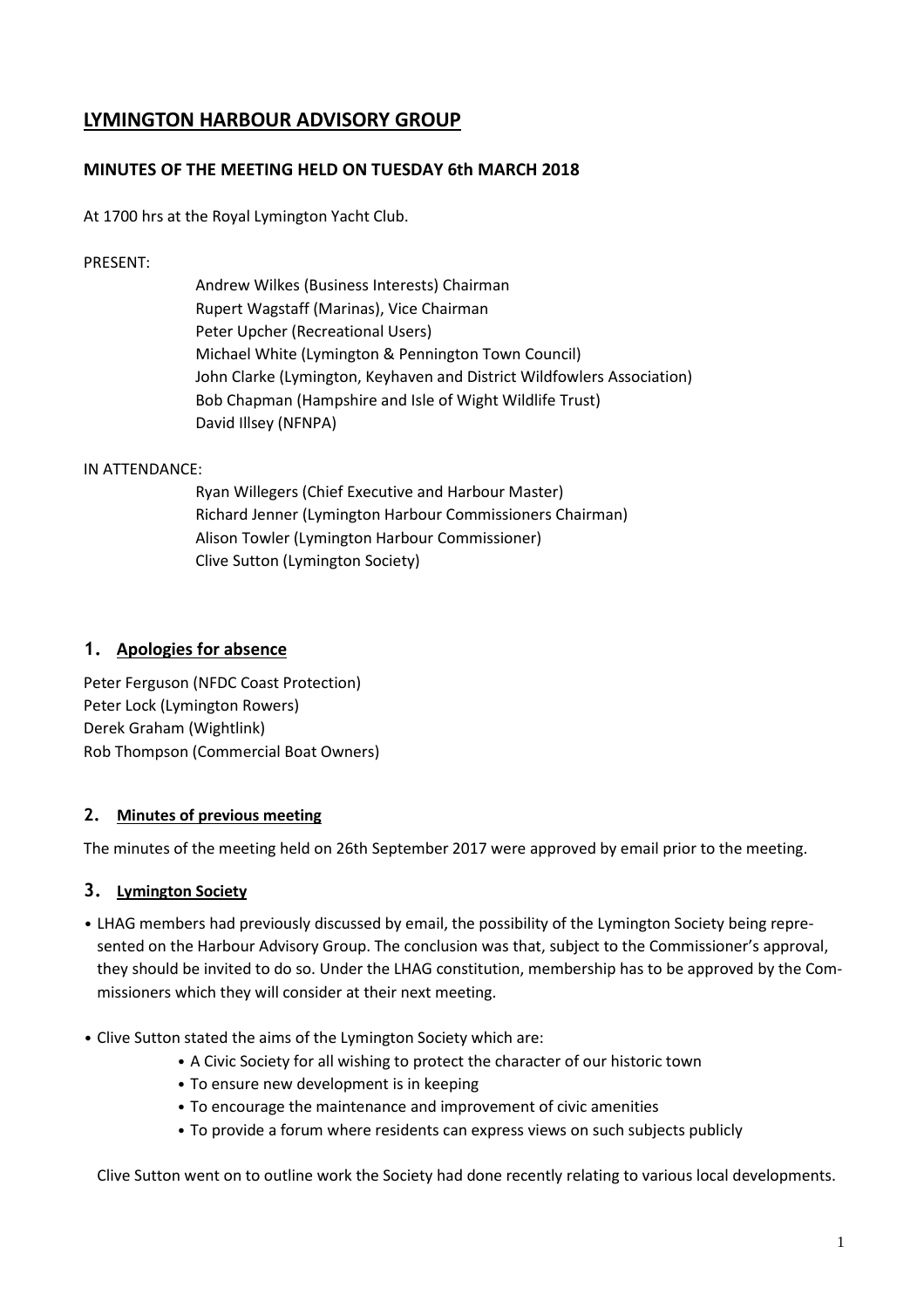## **4. Matters Arising**

### **(a) Strategic Plan - Town Quay consultations**

R. Wil reported as follows: " At their meeting on the 22<sup>nd</sup> January, the Commissioners took a decision to progress plans to reconfigure the Town Quay mooring area to meet changing market requirements for more walk ashore visitor berths. Details of the decision and the accompanying press release were circulated by the LHAG Chairman on the 24<sup>th</sup> January, 2018.

The policy to redevelop the Town Quay moorings was first incorporated into LHC's strategic plan following extensive public consultation in 2010. As part of a further public consultation on an update to the strategic plan in 2015, initial proposals were brought forward. Having taken time to carefully consider the consultation feedback, in 2016 LHC consulted on a revised layout which received strong support.

The revised layout responded to the request from commercial fishermen to improve the turning space available opposite the commercial quay and to relocate the commercial fishing boat berths to provide better segregation between commercial and leisure boat activities.

During 2017 the Commissioners have taken time to develop the proposals. This included further consultation which resulted in a modification to the southern end of the walk ashore pontoon in order to increase the available turning space for large vessels using the Berthon Boatyard. The Walcon drawing M0222-149-SHT2- REV B represents the final layout that will be taken forward.

LHC also commissioned Shoreline Surveys to undertake further tidal flow monitoring off the Berthon northern boatyard wall over a two week period at the end of January/early February 2018. This was in response to a concern raised by Berthon about current flows in this area and the impact this might have on craft going astern off the finger berths opposite. The monitoring period included one of the biggest predicted spring tides of the year coinciding with heavy rain thus including an almost 'worse case' scenario. The information gathered will help inform future berth management measures in this area. The peak ebb flow recorded was 0.73 knots recorded for just 0.15% of the time. The average ebb flow rate over the whole period was just 0.1 knot and correlated well with previous monitoring undertaken by LHC (Shoreline Surveys) and the Environment Agency in the wider Town Quay area. These figures illustrate that in line with the experience of Harbour Officers, tidal flows in the Town Quay area are benign for the vast majority of the time. It is appreciated that on rare occasions there will be exceptional spate conditions where current flows will be greater but these will largely be in winter and very few and far between.

LHC will now apply for the statutory consents and permissions required. Subject to consents being achieved, work on the scheme will commence in November 2019 and will be completed by Easter 2020."

Replying to a question from AW, R.Wil said that LHC had requested a EIA screening opinion as to whether or not an Environmental Impact Assessment would be required. LHC have received legal and planning advice that that by virtue of the Pier and Harbour Order (Lymington) Confirmation Act, 1951 (as amended), LHC has permitted development rights granted by Parliament under the Town and Country Planning General Permitted Development Order (England) 2015 which grants planning permission for certain types of development. The advice also concludes that the proposed reconfiguration of moorings falls is permitted development.

In practice this means a slightly different mechanism for formalising planning permission. Following receipt of the EIA screening opinion, the next stage is to apply to the local planning authority (NFDC) for a certificate of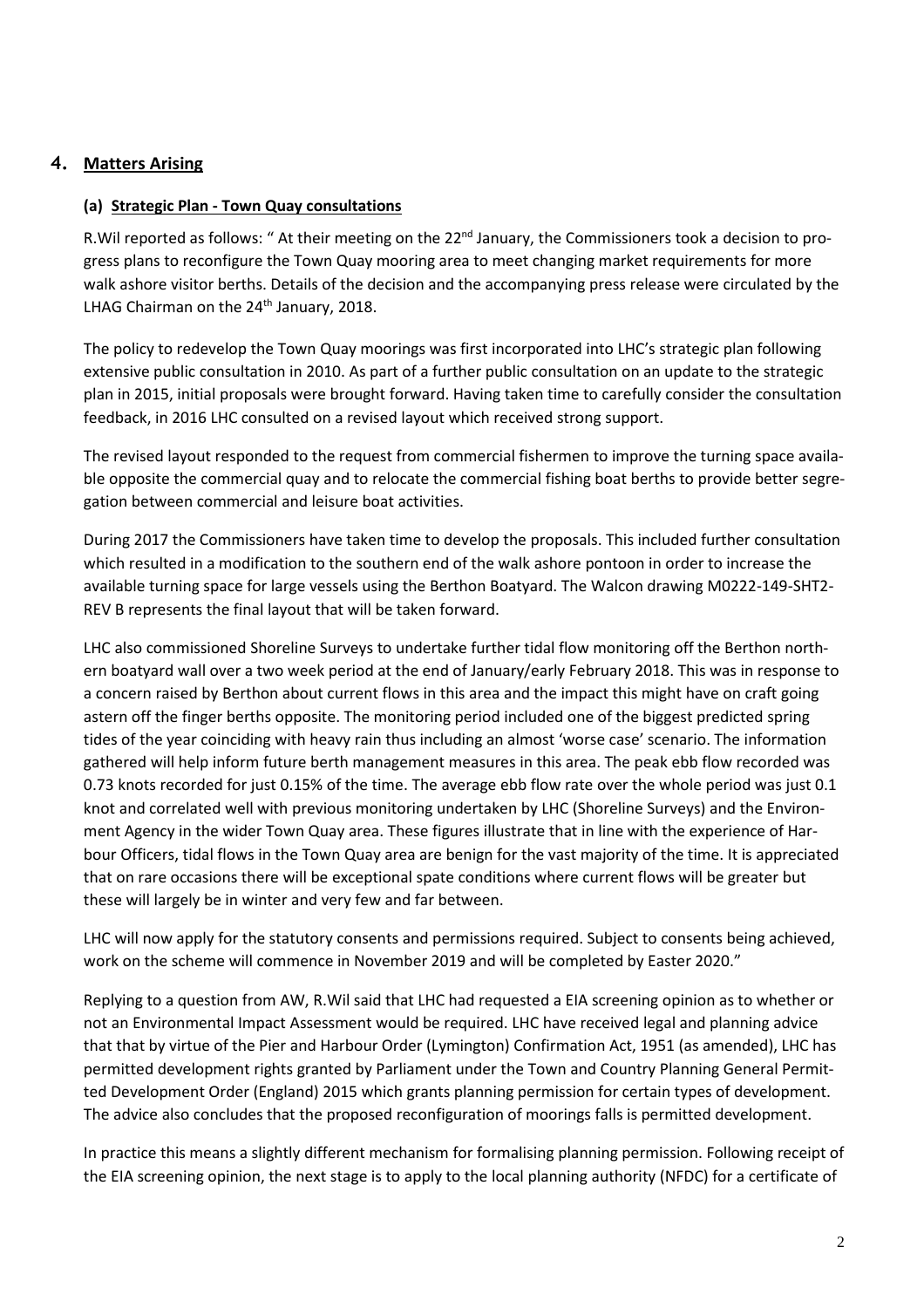lawful development. Under this process the local authorities legal department will undertake their own assessment of the regulations to determine if they agree that the development is permitted development. If so they will issue a Lawful Development Certificate (LDC). On receipt of a LDC, LHC still need to apply to NFDC for prior approval to the detailed plans and specifications. NFDC will then consider and consult on the request for prior approval in accordance with the regulations. If necessary, NFDC may also impose conditions on granting prior approval. JC asked what dredging of the Town Quay area would be needed. R.Wil said that no capital dredging will be required. The 5 yearly maintenance dredging cycle will carry on as normal. Under the 5 year cycle dredging of this area will take place a year before the proposed development.

JC asked about the depth of water beneath the railway bridge and commented that large craft had occasionally navigated beneath the bridge. R.Wil said that the restrictions to navigation were primarily because of the low air-draft beneath the bridge not water depth.

R.Wag asked if a business case study had been made for the Town Quay development. R.Wil confirmed that it had and said he would forward some details of the payback calculations to members by email. He did so the following morning and they are:

- "For the visitor mooring infrastructure LHC modelled 4 scenarios with revenue forecasts for different volume/pricing assumptions. For the resident moorings (commercial & Resident) LHC assumed existing revenues. For all LHC assumed an inflation rate of 2% per annum for revenues/costs.
- Visitor Berths (paid for only from visitor income) Between 5 to 8 years. LHC expect to be closer to 5 than 8 as scenario 8 gives the payback period assuming existing income with no volume growth or changes to the price structure - so represents the absolute worst case.
- Commercial Fishing berths 14 years
- Resident Moorings 8 years
- Combined scheme 6 to 8 years

R.Wag asked what fees would be charged for the various categories of berths. He noted that it was LHC's assumption that more visiting yachts would be attracted to the town but expressed some concern that the development would merely attract yachts away from the existing marina berths. R.Wil confirmed that visitor berths would be charged at the market rate for harbour walk ashore berths which would be less than full service marina walk ashore berths. It was intended that the finger visitor berths would be charged at a premium to the Dan Bran rates.

#### **4 (b) Radar Speed Signage**

The LHC Safety Committee has given further consideration to the suggestion by a mooring holder to install was to install a radar speed sign similar to those used on road to give river users an early indication of their speed, in order to deter instances of speeding and wash. Notwithstanding the Safety Committee's view that there were a number of things to consider with such an approach, namely:-

- 1. What would Trinity House think of a such a display and the implications for causing confusion with navigation aids.
- 2. A sign would been to be reliably powered by solar (it would not be practical/cost effective to lay cables).
- 3. What are the implications for night vision.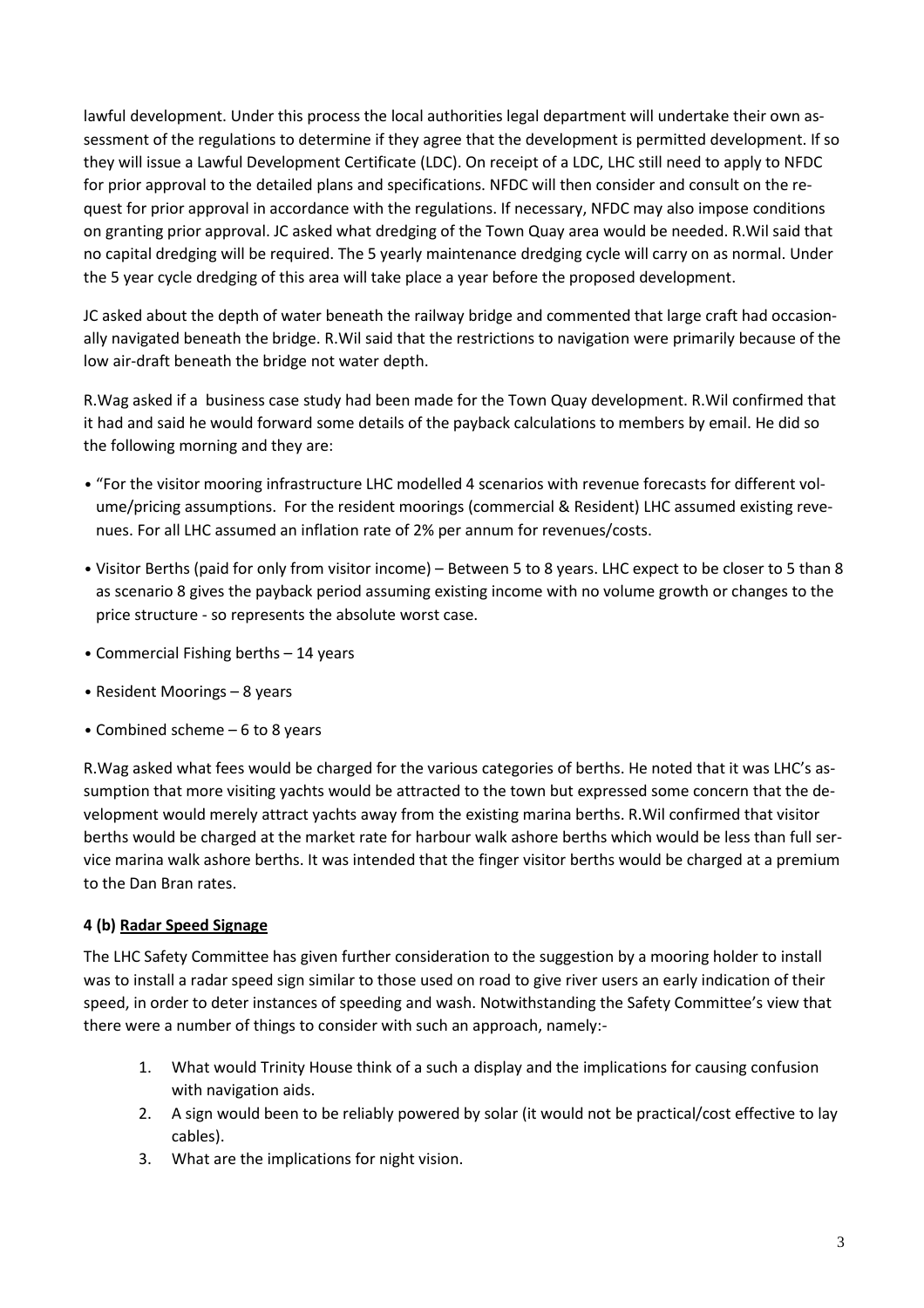- 4. Are the type of radar installations you see on the side of a road able to remove the 'clutter' caused by the sea state. Also they focus on a relatively narrow area within a dedicated car lane. River users have a lot more flexibility on approach and angle of approach. Can the radar cope with this? Is there a risk of readings from other vessels?
- 5. The speed limit in the General Directions is based on speed through the water (TTW). Any radar reading will be Speed over Ground (SOG). That means the reading will invariably at times display a number incompatible with the legislated speed limit. This might lead to LHC may be accused of providing misleading/inaccurate info. For example, an outbound boat with a following spring ebb tide might only be doing 6 knots through the water but the radar might read as high as 8 SOG. Conversely, inbound against an ebb tide the SOG radar reading may read 4 knots OG but the vessel might already be doing 6 knots TTW. If a boat thinks it can speed up, LHC could be complicit in a breach. One option to overcome this is not to display a speed but instead display a 'slow down' message.
- 6. It is not just speeding vessels which cause wash. The size and hull shape can also have a significant effect. It is not uncommon for a motorboat with a 'dirty' hull shape to cause unacceptable levels of wash below the legislated speed limit. This is why there is a separate GD related to keeping wash down.
- 7. What is the cost It was not a reasonable use of stakeholders money to incur large costs for an experiment that had not been tried and tested elsewhere.

An initial conversation with a supplier of this equipment that had been contacted by the mooring holder for costs revealed that their equipment had not been used in a marine environment before and was not cheap to procure. However, they did agree to loaning some equipment free of charge for a trial (LHC to pay for shipment). It is therefore proposed to sound out the Trinity House Officer who will be auditing LHC's marks on the  $12<sup>th</sup>$  March in order to determine if a formal application to undertake a trial has a realistic prospect of succeeding. If so, LHC will progress on this basis. If not, LHC will abort further work on this. RWag indicated that Yacht Haven Group had experimented with LED signage previously and it had been an abject failure.

## **4 (c) The sea wall adjacent to Royal Lymington Yacht Club**

AW noted that the sea wall adjacent to the yacht club, which started to subside again following dredging operations in the autumn of 2016, was still not repaired. He said that the site was untidy and affected the operations and enjoyment of both visitors and local people. Responsibility for the repairs is being debated between the Royal Lymington Yacht Club, New Forest District Council and the Berthon Boat Company. The situation was discussed and it was agreed that AW should, on behalf of LHAG, write a letter to the CEO of New Forest District Council asking for the resolution of the matter to be prioritised. MW noted that the wall subsidence may have affected the structural integrity of the RLymYC club house.

## **5. Commissioners**

On the 31<sup>st</sup> October 2017 Peter Mills retired as a Commissioner after completing two three year terms of service. Captain Alison Towler (RN) was appointed to fill the vacancy from the  $1<sup>st</sup>$  November 2018.

As reported at the LHAG September meeting, the Commissioners also sought to second a Commissioner with experience of commercial ferry or port operations and a working knowledge of the Port Marine Safety Code. The intention was to allow the new seconded Commissioner to have a 12 month 'handover' period before taking over as the Commissioner with responsibility for the Safety Portfolio on Geoff Stokes retirement at the end of October 2018. Very sadly, Captain Keith Lightbody who was appointed to the seconded position from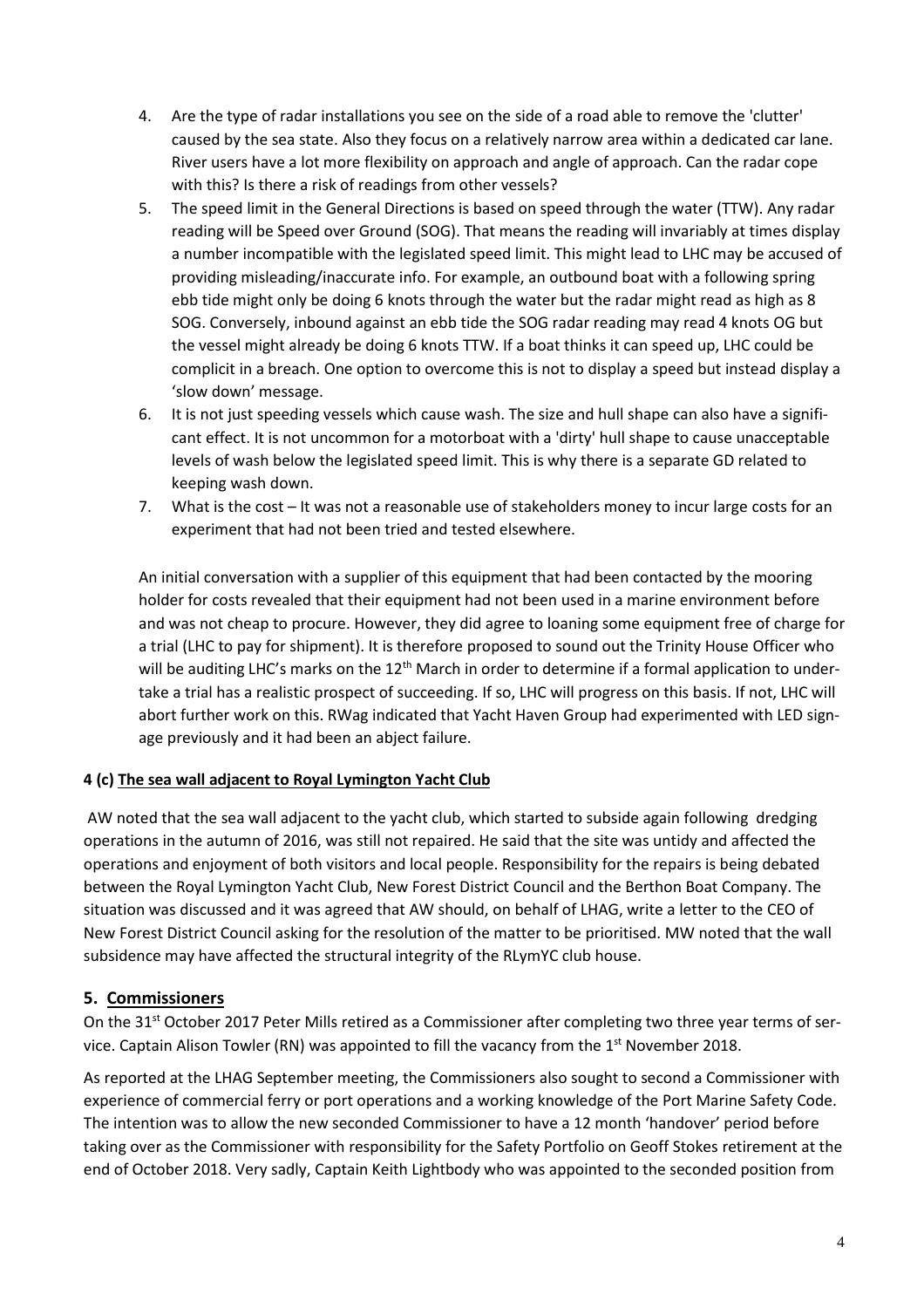the 1<sup>st</sup> October 2017, passed away in January. Because of the challenges in finding a replacement candidate with the required skills in time to have a meaningful handover period, the Commissioners will be invited to appoint Geoff Stokes for further term of office at their meeting in March. Geoff has agreed he will step down following a suitable handover period with a replacement candidate.

## **6. Dredging**

LHC have successfully applied for a new joint marine disposal licence for maintenance dredging in the river. The new licence which lasts until 2024 authorises up to 10,000 tonnes per year to be used beneficially to recharge Boiler Marsh as well as disposal at the Hurst Fort disposal ground.

Dredging of 'A Row' and 'Special Area' was successfully completed within the expected timescales albeit there is a delay in reinstating the 'A Row' moorings because of a collision incident which snapped a steel mooring pile. Berthon are responsible for replacing the pile and are dealing direct with the vessels insurers. This is currently scheduled for replacement in early March. The lower river east bank was also dredged between No 7 and No 5 post navigation marks and a high spot was removed from the edge of the channel just upstream of No 7 post.

AW asked if any there was any news about the proposed MCZ which could have an impact on discharging dredged material at the traditional sites. This could have an impact on dredging costs and on mooring fees. R.Wil said he had received reassurances that the dredging could continue in the traditional sites.

## **7. Safety & Port Marine Safety Code**

A scheduled River Users Safety meeting took place on the 1<sup>st</sup> March 2018. A copy of the minutes will be circulated to LHAG members once completed. 2017 was a particularly good 'safe' year.

JC asked if the Wightlink ferries were still subject to restrictions during periods of high wind speed. R.Wil confirmed that they were. When the W Class ferries were first used in Lymington, they were not used when the wind speed was high. The maximum wind speed during which ferries are allowed to be operated has increased as the ferry Masters became familiar with the handling characteristics of their vessels in different weather conditions.

## **8. Bournemouth University Marketing Initiative**

Towards the latter part of 2017, LHC teamed up with Bournemouth University to implement an initiative whereby eleven post graduate students studying for an MBA in Strategic Applied Marketing produce strategic marketing plans for Lymington Harbour. Prior to that the students split into two groups to gather analytics and data to formulate suggestions to achieve LHC's objectives. This was presented to members of the LHC Business Development Group at a meeting in December. It is hoped that between the plans there will be some very useful strategic strands that LHC can take forward in the formulation of our own strategic marketing plan for the next three years. MW led the group in commending the initiative.

# **9. Dinghy/tender moorings**

JC had made it known by email that he was concerned that, since the construction of the Dan Bran pontoon, there had been a loss of dinghy mooring facilities. A local resident had brought to his attention that there could be a further loss when the new walk ashore facilities are constructed at the Town Quay. With the increase in local housing, JC asked what LHC were doing to provide extra moorings for residents who would like to have a small dinghy to potter around the river?